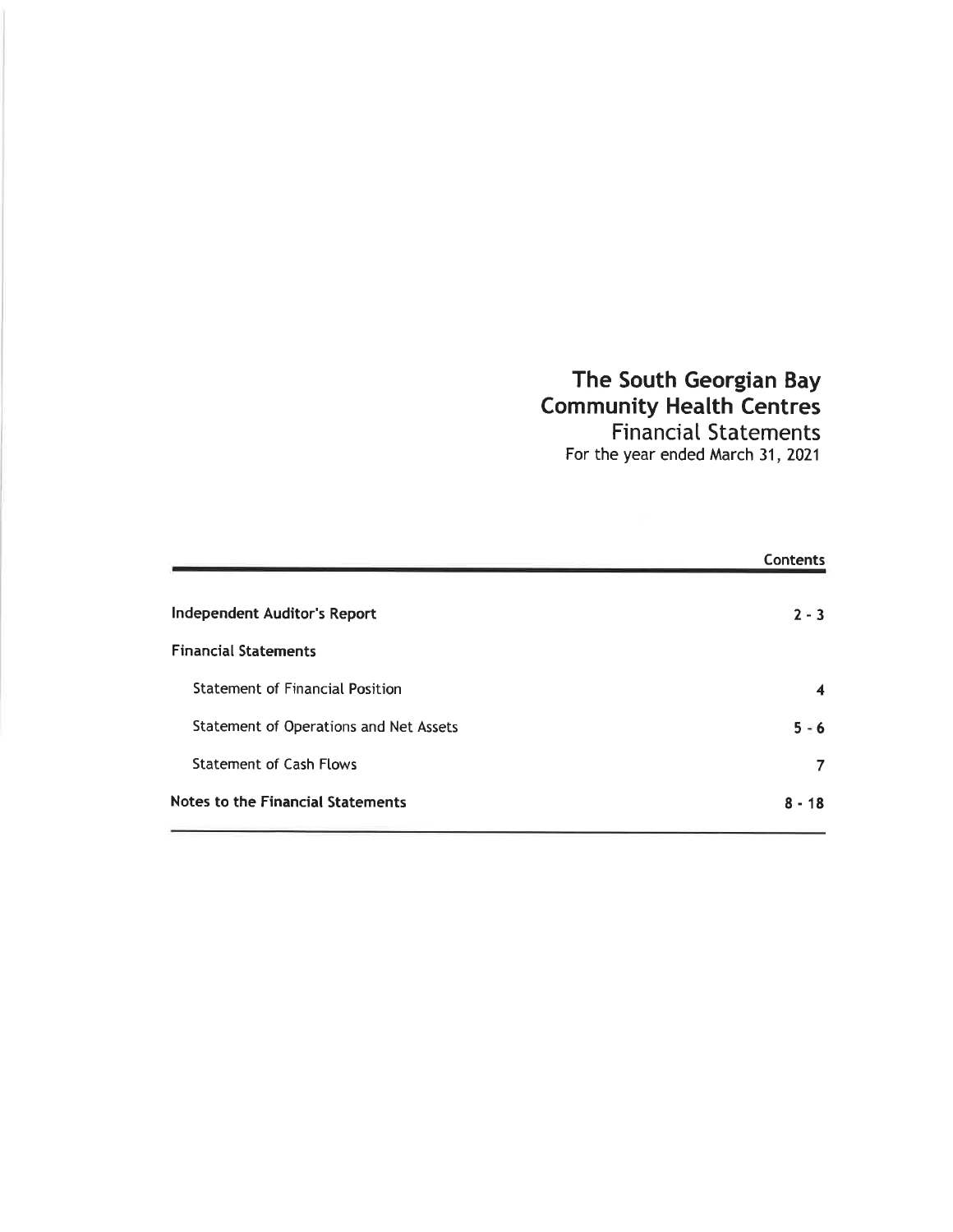

Fax: 705 722 6588 www. bdo. ca

BDO Canada LLP 100 Lakesbare Drive  $S$ cirte  $300$ Barrie. ON L4N 0B4 Canada

lndependent Auditor's Report

### To the Board of Directors of The South Georgian Bay Community Health Centres

#### Opinion

We have audited the financial statements of The South Georgian Bay Community Heatth Centres (the organization), which comprise the statement of financial position as at March 31, 2021 , and the statement of operations and net assets, and cash ftows for the year ended, and notes to the financial statements, including a summary of significant accounting policies.

ln our opinion, the accompanying financial statements present fairty, in all material respects, the financiat position of the organization as at March 31, 2021, and its resutt of operations and its cash ftows for the year then ended in accordance with Canadian accounting standards for not-forprofit organizations.

#### Basis for Opinion

We conducted our audit in accordance with Canadian generally accepted auditing standards. Our responsibitities under those standards are further described in the Audifor's Responsibilities for the Audit of the Financial Stotements section of our report. We are independent of the organization in accordance with the ethical requirements that are retevant to our audit of the financial statements in Canada, and we have fulfilled our other ethical responsibilities in accordance with these requirements. We betieve that the audit evidence we have obtained is sufficient and appropriate to provide a basis for our opinion.

#### Responsibilities of Management and Those Charged with Governance for the Financial Statements

Management is responsibte for the preparation and fair presentation of these financiaI statements in accordance with Canadian accounting standards for not-for-profit organization, and for such internal control as management determines is necessary to enable the preparation of financiat statements that are free from material misstatement, whether due to fraud or error.

In preparing the financial statements, management is responsible for assessing the organization's abitity to continue as a going concern, disctosing, as appticable, matters retated to going concern and using the going concern basis of accounting untess management either intends to liquidate the organization or to cease operations, or has no reatistic atternative but to do so.

Those charged with governance are responsible for overseeing the organization's financial reporting process.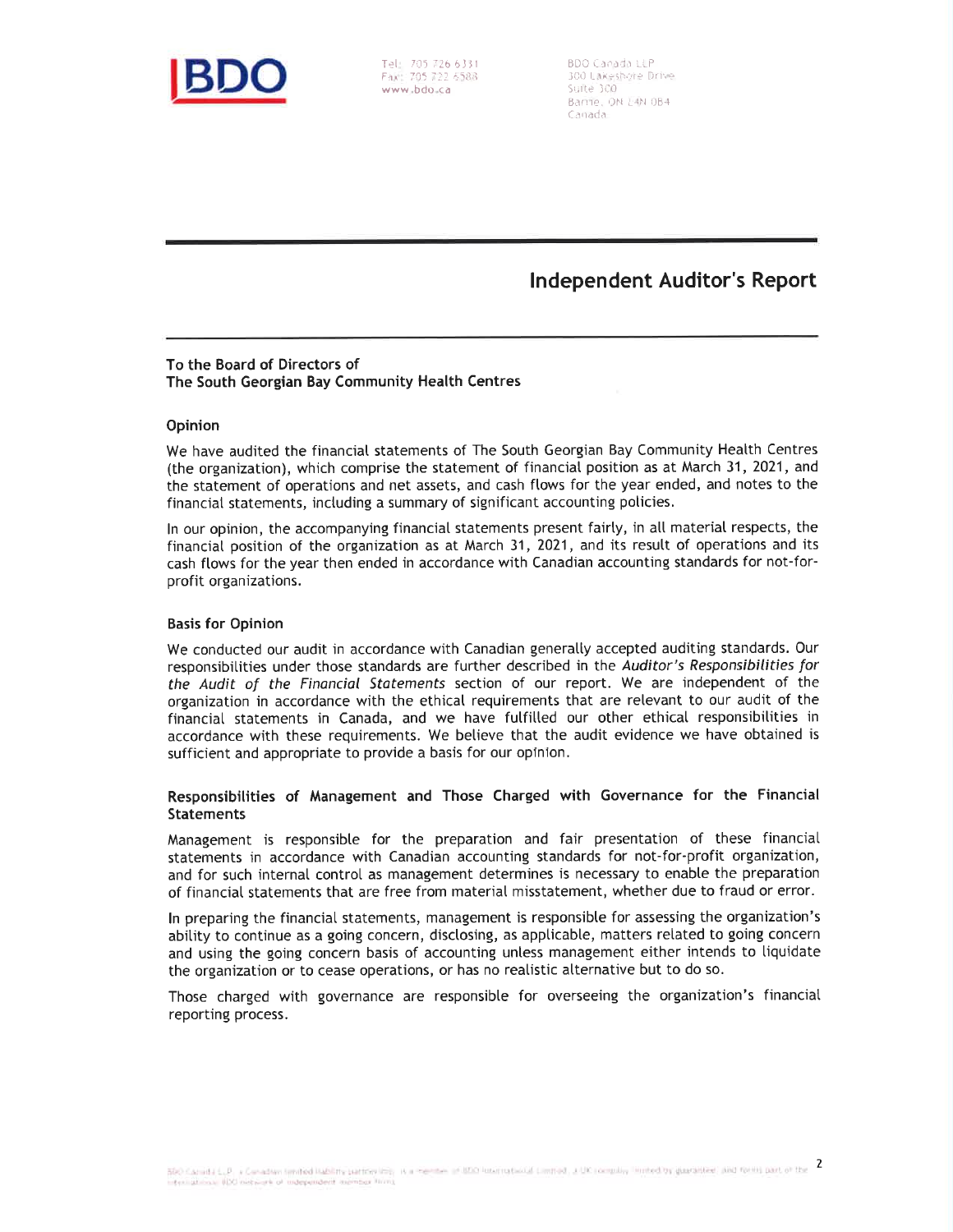

#### Auditor's Responsibilities for the Audit of the Financial Statements

Our objectives are to obtain reasonable assurance about whether the financial statements as <sup>a</sup> whole are free from material misstatement, whether due to fraud or error, and to issue an auditor's report that includes our opinion. Reasonable assurance is a high level of assurance, but is not a guarantee that an audit conducted in accordance with Canadian generalty accepted auditing standards will always detect a material misstatement when it exists. Misstatements can arise from fraud or error and are considered material if, individually or in the aggregate, they could reasonably be expected to influence the economic decisions of users taken on the basis of these financial statements.

As part of an audit in accordance with Canadian generatly accepted auditing standards, we exercise professional judgment and maintain professional skepticism throughout the audit. We also:

- . ldentify and assess the risks of material misstatement of the financiat statements, whether due to fraud or error, design and perform audit procedures responsive to those risks, and obtain audit evidence that is sufficient and appropriate to provide a basis for our opinion. The risk of not detecting a material misstatement resutting from fraud is higher than for one resulting from error, as fraud may involve collusion, forgery, intentional omissions, misrepresentations, or the override of internal control.
- . Obtain an understanding of internal control relevant to the audit in order to design audit procedures that are appropriate in the circumstances, but not for the purpose of expressing an opinion on the effectiveness of the organization's internal control.
- . Evatuate the appropriateness of accounting poticies used and the reasonabteness of accounting estimates and related disclosures made by management.
- . Conctude on the appropriateness of management's use of the going concern basis of accounting and, based on the audit evidence obtained, whether a material uncertainty exists related to events or conditions that may cast significant doubt on the organization's abitity to continue as a going concern. lf we conctude that a material uncertainty exists, we are required to draw attention in our auditor's report to the related disclosures in the financial statements or, if such disclosures are inadequate, to modify our opinion. Our conclusions are based on the audit evidence obtained up to the date of our auditor's report. However, future events or conditions may cause the organization to cease to continue as a going concern.
- . Evatuate the overall presentation, structure and content of the financiat statements, including the disclosures, and whether the financial statements represent the underlying transactions and events in a manner that achieves fair presentation.

We communicate with those charged with governance regarding, among other matters, the planned scope and timing of the audit and significant audit findings, inctuding any significant deficiencies in internal control that we identify during our audit.

# BDO Canada LLP

Chartered Professional Accountants, Licensed Public Accountants

Barrie, Ontario June 16,2021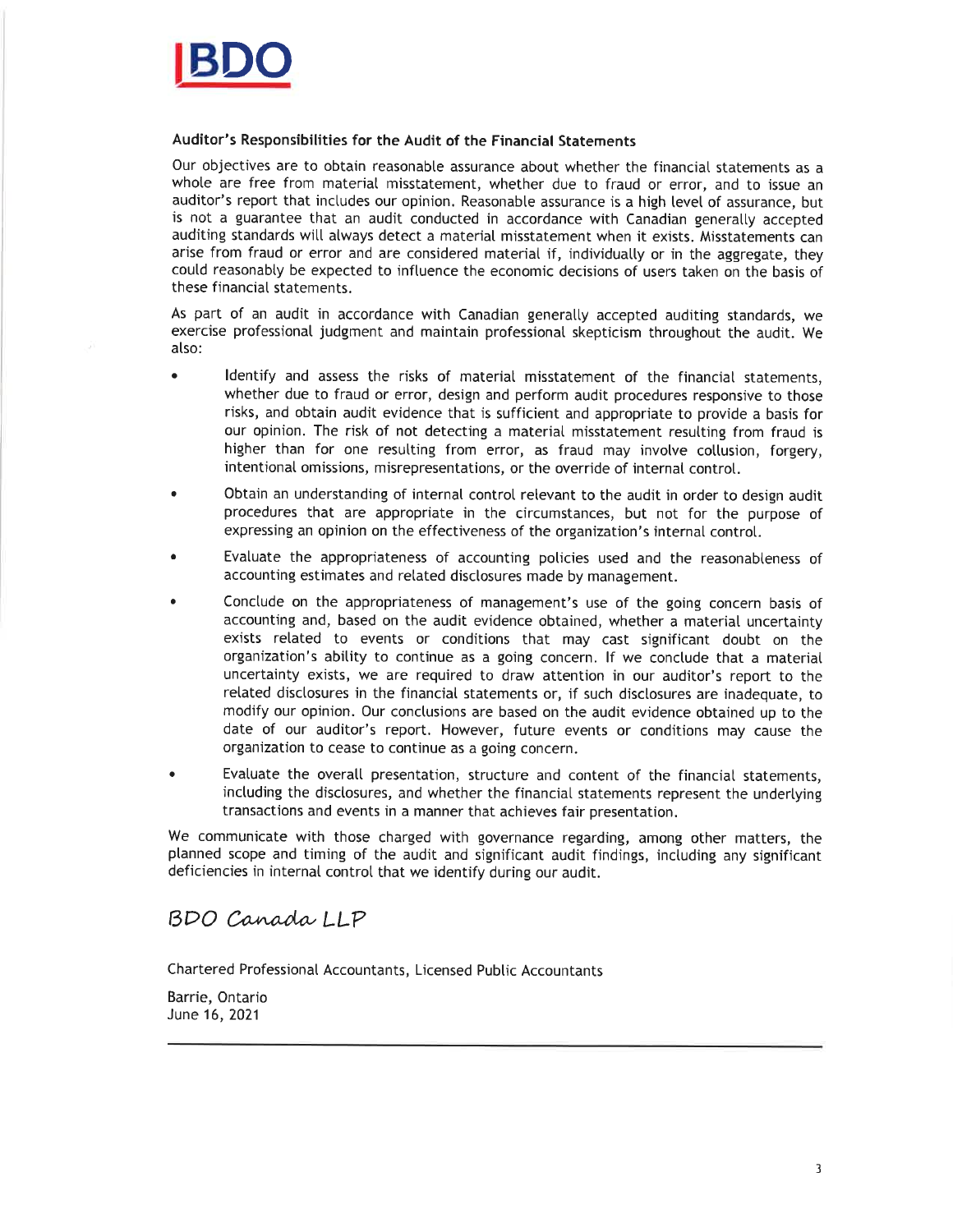### The South Georgian Bay Community Health Centres Statement of Financial Position

| March 31                                                                                                                                                                                                                    | 2021                                            |              | 2020                                      |
|-----------------------------------------------------------------------------------------------------------------------------------------------------------------------------------------------------------------------------|-------------------------------------------------|--------------|-------------------------------------------|
| <b>Assets</b>                                                                                                                                                                                                               |                                                 |              |                                           |
| Current<br>Cash and short-term investments (note 2)<br>Accounts receivable<br>Prepaid expenses                                                                                                                              | \$2,275,623<br>41,109<br>320,246                |              | $5$ 2,160,091<br>54,048<br>330,073        |
|                                                                                                                                                                                                                             | 2,636,978                                       |              | 2,544,212                                 |
| Capital Assets, at cost less accumulated amortization (note 3)                                                                                                                                                              | 278,597                                         |              | 269,461                                   |
|                                                                                                                                                                                                                             | $$2,915,575$ $$2,813,673$                       |              |                                           |
| <b>Liabilities and Net Assets</b><br><b>Current Liabilities</b><br>Accounts payable and accrued liabilities<br>Government remittances payable<br>Due to Ministry of Health/LHIN (note 4)<br>Deferred contributions (note 6) | \$<br>318,474<br>27,534<br>270,967<br>2,009,019 | S.           | 256,679<br>29,292<br>233,596<br>2,018,274 |
|                                                                                                                                                                                                                             | 2,625,994                                       |              | 2,537,841                                 |
| Deferred Contributions Related to Capital Assets (note 7)<br>Commitments (note 8)                                                                                                                                           | 278,596                                         |              | 269,460                                   |
| <b>Net Assets</b><br>Unrestricted                                                                                                                                                                                           | 10,985                                          |              | 6,372                                     |
|                                                                                                                                                                                                                             | \$2,915,575                                     | $\mathsf{S}$ | 2,813,673                                 |

On behatf of the Board Director will Swittele -Director HHL

The accompanying notes are an integral part of these financial statements.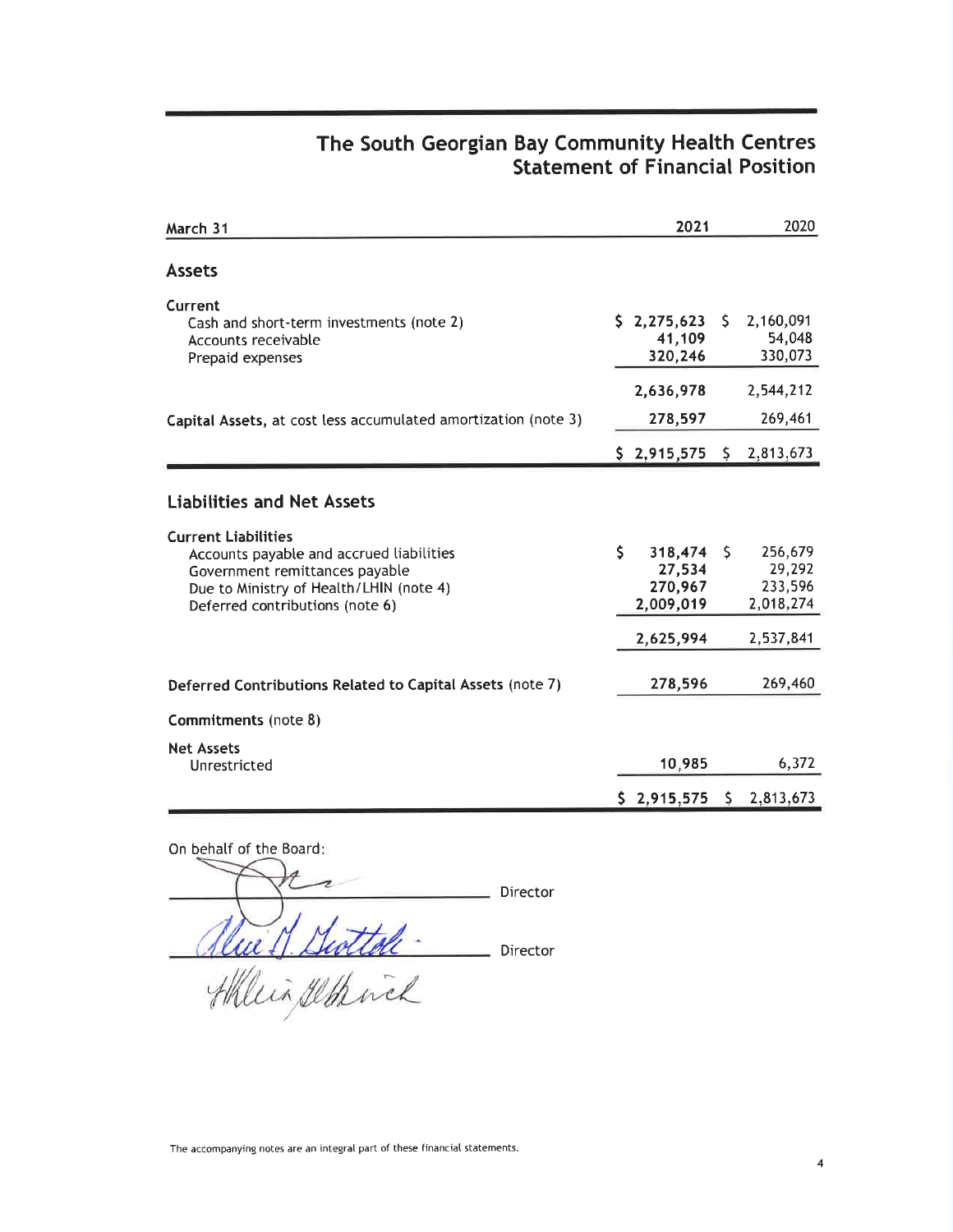| For the year ended March 31                       | 2021             | 2020             |
|---------------------------------------------------|------------------|------------------|
| <b>Revenues</b>                                   |                  |                  |
| Ministry of Health/LHIN                           |                  |                  |
| - base funding                                    | \$2,964,788      | \$.<br>2,855,246 |
| - one-time funding                                | 10,000           |                  |
| Waypoint Centre for Mental Health - Psychotherapy | 271,694          | 220,967          |
| Grants                                            | 132,450          | 27,149           |
| Other                                             | 49,072           | 56,817           |
| Amortization of deferred contributions            |                  |                  |
| related to capital assets (note 7)                | 18,747           | 20,239           |
| Interest                                          | 22               | 791              |
|                                                   | 3,446,773        | 3,181,209        |
| <b>Expenses</b>                                   |                  |                  |
| Clinic                                            |                  |                  |
| Amortization                                      | 3,290            | 4,344            |
| Compensation                                      | 1,779,657        | 1,646,723        |
| Contracted out services                           | 272,833          | 161,438          |
| Equipment                                         | 4,078            | 9,707            |
| Sundry                                            | 29,657           | 32,977           |
| <b>Supplies</b>                                   | 45,281           | 24,144           |
|                                                   | 2,134,796        | 1,879,333        |
| <b>Health Promotion</b>                           |                  |                  |
| Compensation                                      | 62,040           | 111,141          |
| Contracted out services                           | 12,655           | 35,050           |
| Sundry                                            | 794              | 1,663            |
| <b>Supplies</b>                                   | 570              | 7,105            |
|                                                   | 76,059           | 154,959          |
|                                                   |                  |                  |
| Self-Management<br>Compensation                   | 134,777          | 134,498          |
| Professional                                      | 11,327           | 14,096           |
| Sundry                                            | 13,710           | 32,920           |
| <b>Supplies</b>                                   | 26,562           | 36,406           |
|                                                   | 186,376          | 217,920          |
|                                                   |                  |                  |
| <b>Psychotherapy Program</b>                      |                  |                  |
| Compensation<br>Contracted out services           | 169,943          | 101,967          |
| Sundry                                            | 87,165<br>10,526 | 88,830           |
| <b>Supplies</b>                                   | 4,061            | 24,205<br>5,965  |
|                                                   |                  |                  |
|                                                   | 271,695          | 220,967          |

### The South Georgian Bay Community Health Centres Statement of Operations and Net Assets

The accompanying notes are an integral part of these financial statements.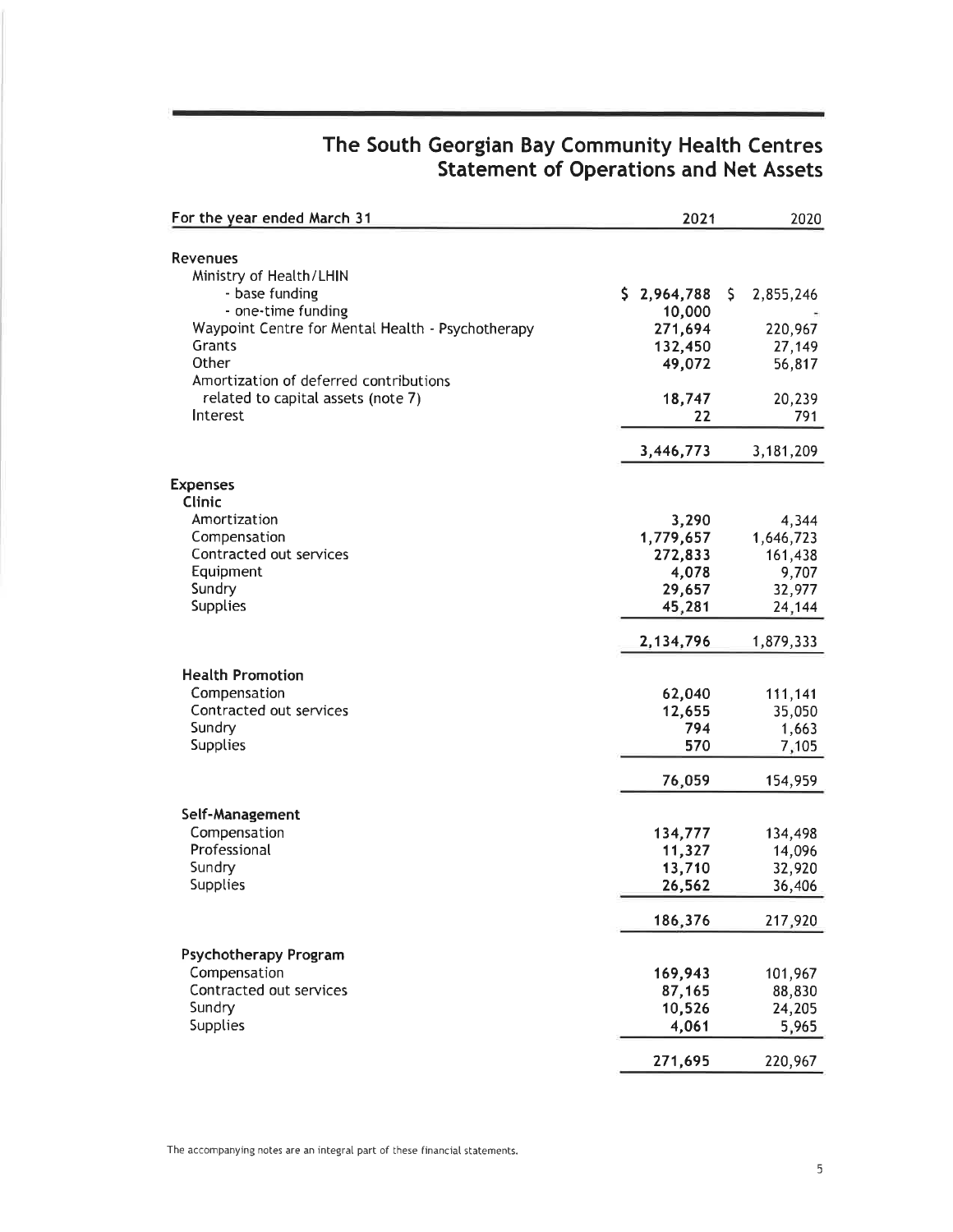| For the year ended March 31                                                                                                                         |     | 2021                                                                      |     | 2020                                                                 |
|-----------------------------------------------------------------------------------------------------------------------------------------------------|-----|---------------------------------------------------------------------------|-----|----------------------------------------------------------------------|
| <b>Expenses</b> (continued)                                                                                                                         |     |                                                                           |     |                                                                      |
| Administration<br>Amortization<br><b>Buildings and grounds</b><br>Compensation<br>Contracted out services<br>Equipment<br>Sundry<br><b>Supplies</b> | \$  | $15,457$ \$<br>189,844<br>278,572<br>93,359<br>88,785<br>92,449<br>14,768 |     | 15,895<br>178,320<br>267,320<br>90,692<br>52,462<br>86,063<br>17,278 |
|                                                                                                                                                     |     | 773,234                                                                   |     | 708,030                                                              |
| <b>Total expenses</b>                                                                                                                               |     | 3,442,160                                                                 |     | 3,181,209                                                            |
| Excess of revenues over expenses for the year                                                                                                       |     | 4,613                                                                     |     |                                                                      |
| Net assets, beginning of year                                                                                                                       |     | 6,372                                                                     |     | 6,372                                                                |
| Net assets, end of year                                                                                                                             | \$. | 10,985                                                                    | -\$ | 6,372                                                                |

# The South Georgian Bay Community Health Centres Statement of Operations and Net Assets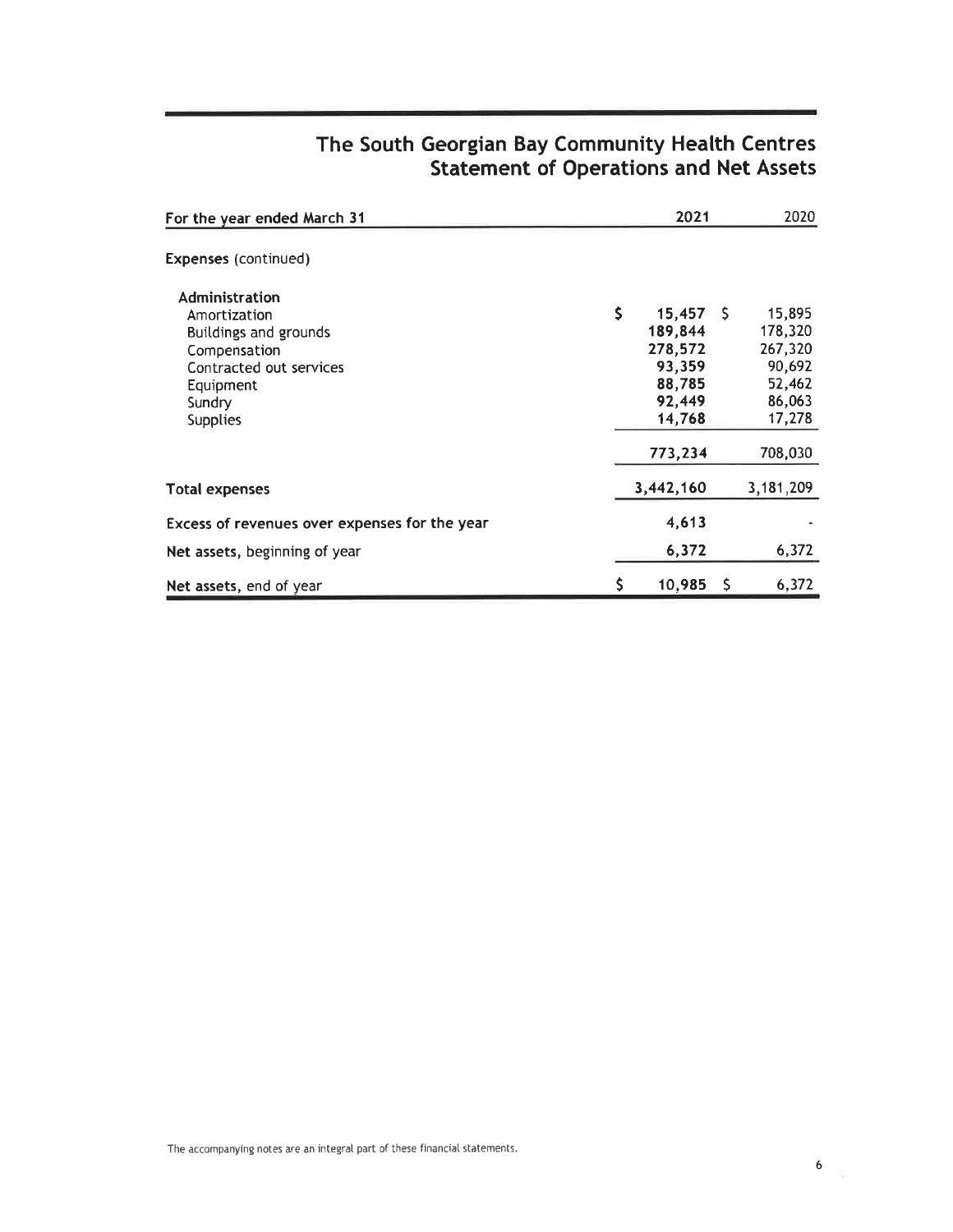# The South Georgian Bay Community Health Centres Statement of Cash Flows

| For the year ended March 31                                                                                               | 2021                | 2020                |
|---------------------------------------------------------------------------------------------------------------------------|---------------------|---------------------|
|                                                                                                                           |                     |                     |
| Cash flows from operating activities                                                                                      |                     |                     |
| Excess of revenues over expenses for the year                                                                             | \$<br>4,613<br>- \$ |                     |
| Charges (credits) to operations not involving cash<br>Amortization of deferred contributions related<br>to capital assets |                     |                     |
| Amortization of capital assets                                                                                            | (18, 747)<br>18,747 | (20, 239)<br>20,239 |
|                                                                                                                           |                     |                     |
|                                                                                                                           | 4,613               |                     |
| Change in non-cash working capital balances<br>related to operations                                                      |                     |                     |
| Accounts receivable                                                                                                       | 12,939              | (24, 093)           |
| Prepaid expenses                                                                                                          | 9,827               | (11,970)            |
| Accounts payable and accrued liabilities                                                                                  | 61,795              | (85, 236)           |
| Government remittances payable                                                                                            | (1,758)             | 5,279               |
| Due to Ministry of Health/LHIN<br>Deferred contributions                                                                  | 37,371              | 79,259              |
|                                                                                                                           | (9, 255)            | 46,555              |
|                                                                                                                           | 115,532             | 9,794               |
| Cash flows from investing activities<br>Additions to capital assets                                                       |                     |                     |
|                                                                                                                           | (27, 883)           | (9,688)             |
| Cash flows from financing activities                                                                                      |                     |                     |
| Increase in deferred contributions related to capital assets                                                              | 27,883              | 9,688               |
| Net increase in cash and short-term investments                                                                           |                     |                     |
| during the year                                                                                                           | 115,532             | 9,794               |
| Cash and short-term investments, beginning of the year                                                                    | 2,160,091           | 2,150,297           |
| Cash and short-term investments, end of the year                                                                          | \$2,275,623<br>\$.  | 2,160,091           |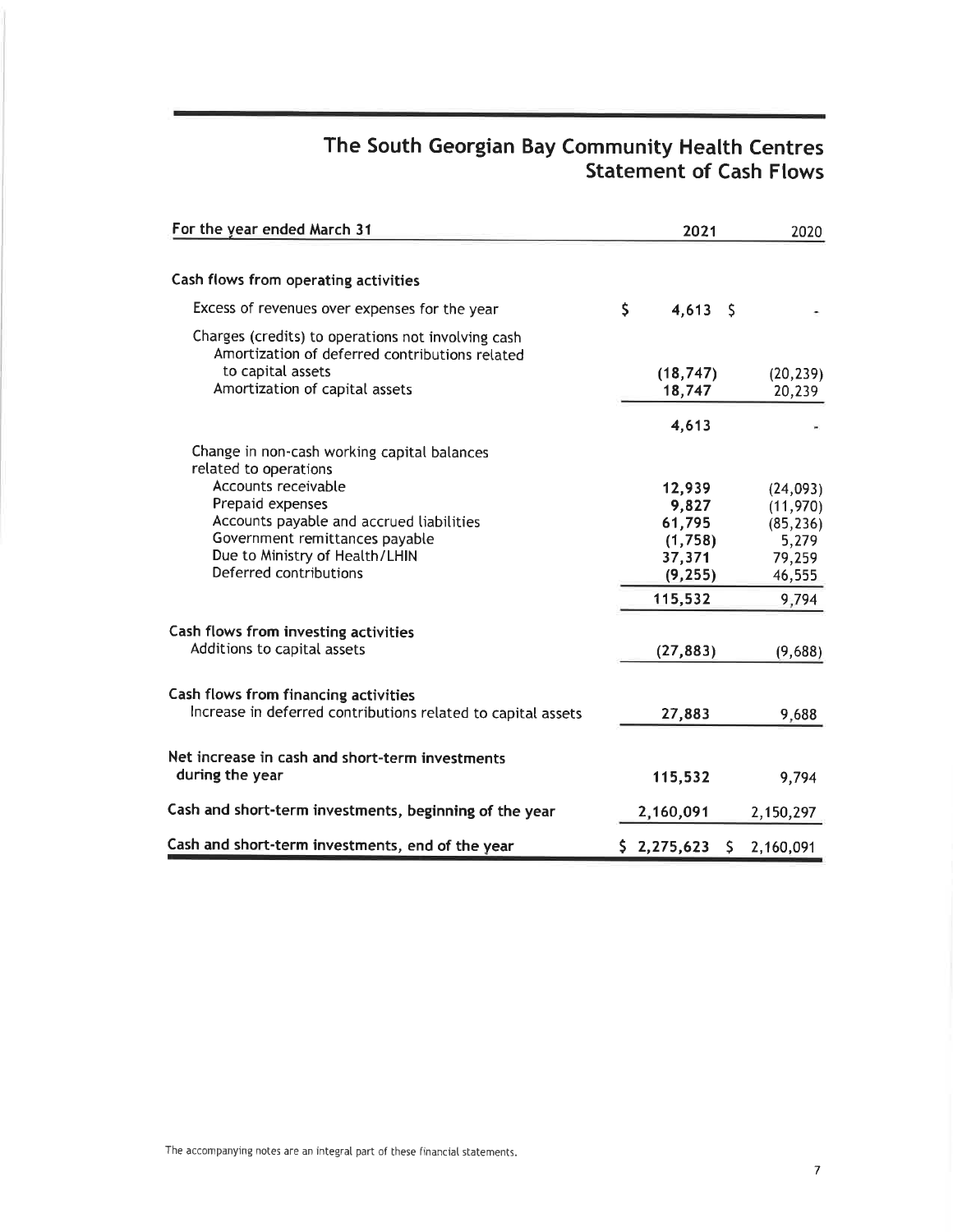For the vear ended March 31.2021

#### 1. Significant Accounting Policies

Nature of Organization The South Georgian Bay Community Heatth Centres is an incorporated not-for-profit organization without share capital under the Corporations Act (Ontario). The purpose of the organization is to coordinate the operation of a community heatth care centre which facititates the delivery of health care, wellness and promotion services to families in South Georgian Bay communities.

> The organization is not subject to federal or provincial income taxes pursuant to exemptions accorded to charitable organizations in the income tax legistation.

Basis of Accounting These financial statements have been prepared using<br>Canadian accounting standards for not-for-profit not-for-profit organizations.

Capital Assets and Amortization Purchased capital assets are recorded at cost less accumulated amortization. Contributed capitaI assets are recorded at fair value at the date of contribution. Where fair vatue cannot be reasonably determined, contributed assets are recorded at a nominal amount.

> Amortization is provided on capital assets on the straight-line basis over their estimated useful lives as follows:

| Cleaning equipment     |               | 10 years |
|------------------------|---------------|----------|
| Computer equipment     |               | 5 years  |
| Leasehold improvements | 2 to 4 years  |          |
| Medical equipment      | 5 to 10 years |          |
| Office equipment       |               | 5 years  |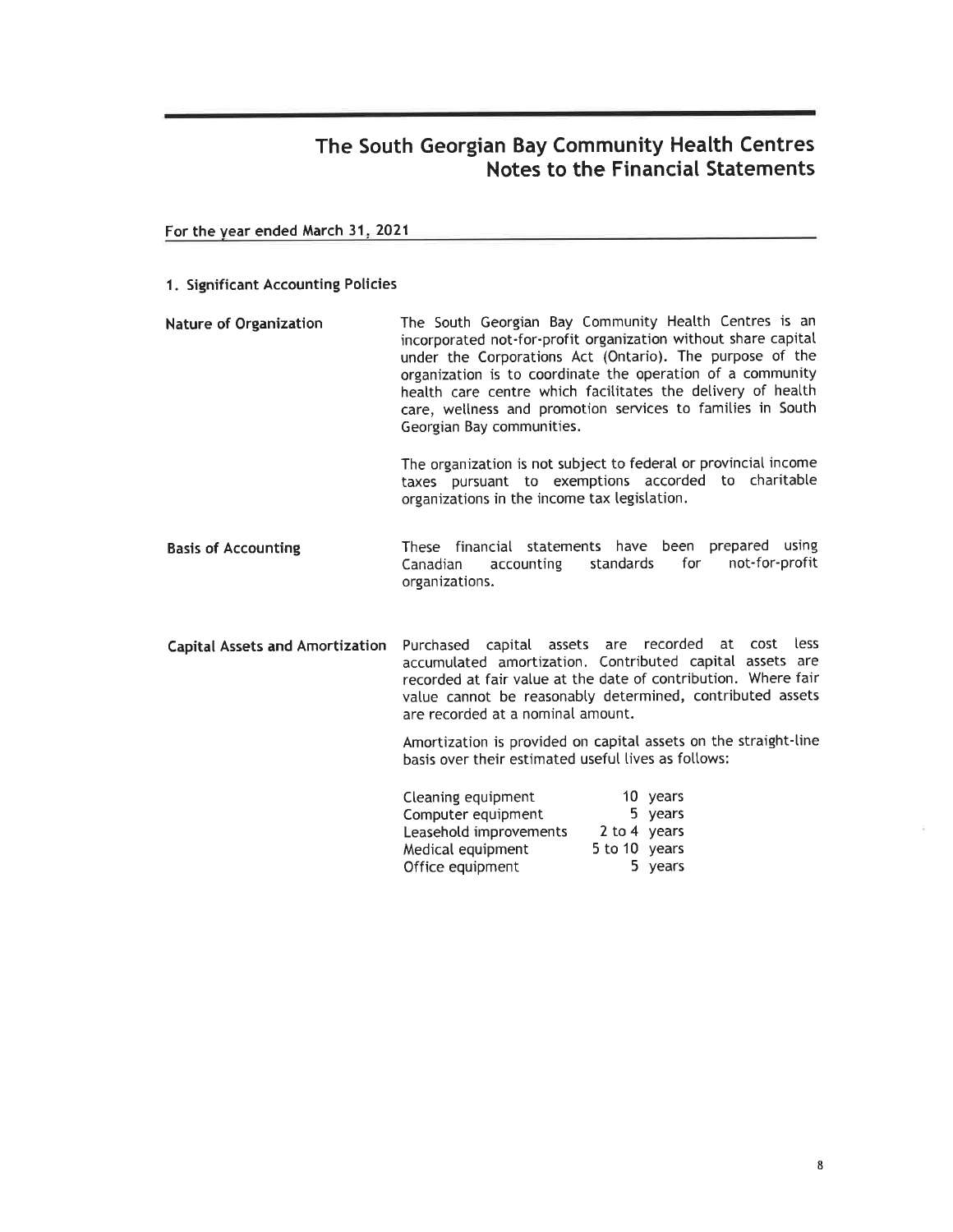For the year ended March 31, 2021

| <b>Revenue Recognition</b> | The organization follows the deferral method of accounting<br>for contributions which includes grants and government<br>subsidies. Operating revenue, including grants and subsidies<br>are recorded as revenue in the period to which they relate.<br>Grants approved but not received at the end of an accounting<br>period are accrued. When a portion of a grant relates to a<br>future period, it is deferred and recognized in that future<br>period.                                                                                                                                                                                                                                                                                    |
|----------------------------|------------------------------------------------------------------------------------------------------------------------------------------------------------------------------------------------------------------------------------------------------------------------------------------------------------------------------------------------------------------------------------------------------------------------------------------------------------------------------------------------------------------------------------------------------------------------------------------------------------------------------------------------------------------------------------------------------------------------------------------------|
|                            | Unrestricted contributions are recognized as revenue when<br>received or receivable if the amount can be reasonably<br>estimated and collection is reasonably assured.                                                                                                                                                                                                                                                                                                                                                                                                                                                                                                                                                                         |
|                            | Externally restricted contributions are recognized as revenue<br>in the year in which the related expenditures are recognized.                                                                                                                                                                                                                                                                                                                                                                                                                                                                                                                                                                                                                 |
|                            | Contributions restricted for the purchase of capital assets are<br>deferred and amortized into revenue on a straight-line basis<br>at a rate corresponding with the amortization rate for the<br>related capital assets.                                                                                                                                                                                                                                                                                                                                                                                                                                                                                                                       |
|                            | Interest income is recorded as revenue in the period earned.<br>When interest income is subject to an external restriction to<br>be used for a future period, it is deferred and recognized in<br>that future period.                                                                                                                                                                                                                                                                                                                                                                                                                                                                                                                          |
| <b>Use of Estimates</b>    | The preparation of financial statements in accordance with<br>Canadian accounting standards for not-for-profit organizations<br>requires management to make estimates and assumptions<br>that affect the reported amounts of assets and liabilities at<br>the date of the financial statements, and the reported<br>amounts of revenues and expenses during the reporting<br>period. The principal estimates used in the preparation of<br>these financial statements are the estimated useful life of<br>capital assets, the fair value of financial instruments and<br>amounts due to Ministry of Health/LHIN. Actual results could<br>differ from management's best estimates as additional<br>information becomes available in the future. |
| <b>Pension Plan</b>        | The organization applies defined contribution plan accounting<br>to its multi-employer defined benefit plan for which the<br>organization has insufficient information to apply defined<br>benefit plan accounting (see note 10).                                                                                                                                                                                                                                                                                                                                                                                                                                                                                                              |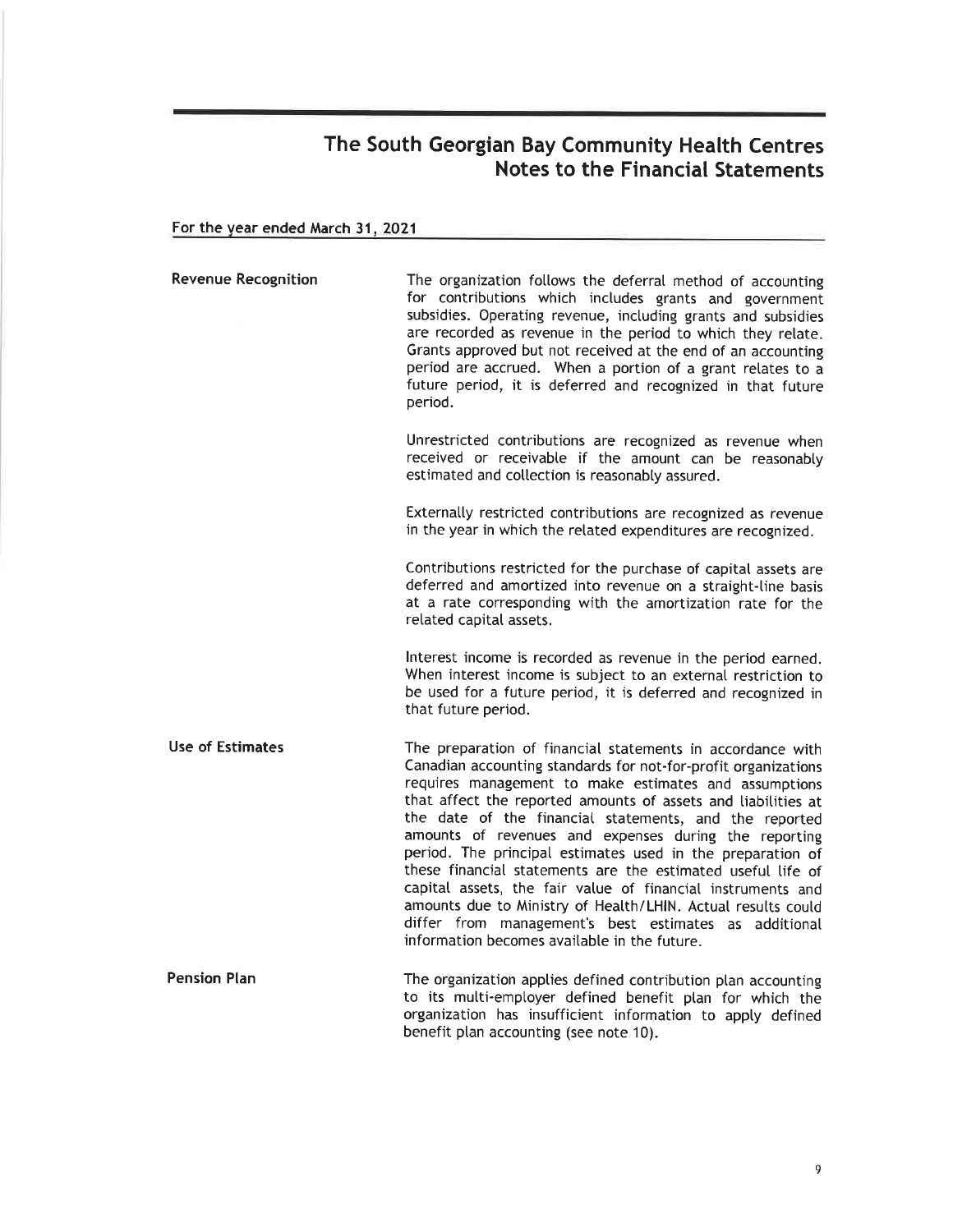For the vear ended March 31.2021

- Contributed Services Directors, committee members and community members votunteer their time to assist in the organization's activities. While these services benefit the organization considerably, a reasonabte estimate of their amount and fair value cannot be made and, accordingly, these contributed services are not recognized in the financiat statements.
- Financial lnstruments Financial instruments are recorded at fair value when acquired or issued. ln subsequent periods, equities traded in an active market and derivatives are reported at fair value, with any unreatized gains and losses reported in operations. In addition, all bonds and guaranteed investment certificates have been designated to be in the fair value category, with gains and losses reported in operations. All other financial instruments are reported at cost or amortized cost less impairment, if applicable. Financial assets are tested for impairment when changes in circumstances indicate the asset coutd be impaired. Transaction costs on the acquisition, sate or issue of financial instruments are expensed for those items remeasured at fair value at each statement of financial position date and charged to the financial instrument for those measured at amortized cost.

lmpairment of Long Lived Assets ln the event that facts and circumstances indicate that the organization's long lived assets may be impaired, an evaluation of recoverability would be performed. Such an evaluation entails comparing the estimated future undiscounted cash ftows associated with the asset to the asset's carrying amount to determine if a write down to<br>market value or discounted cash flow is required. The market value or discounted cash flow is required. organization considers that no circumstances exist that would require such an evaluation.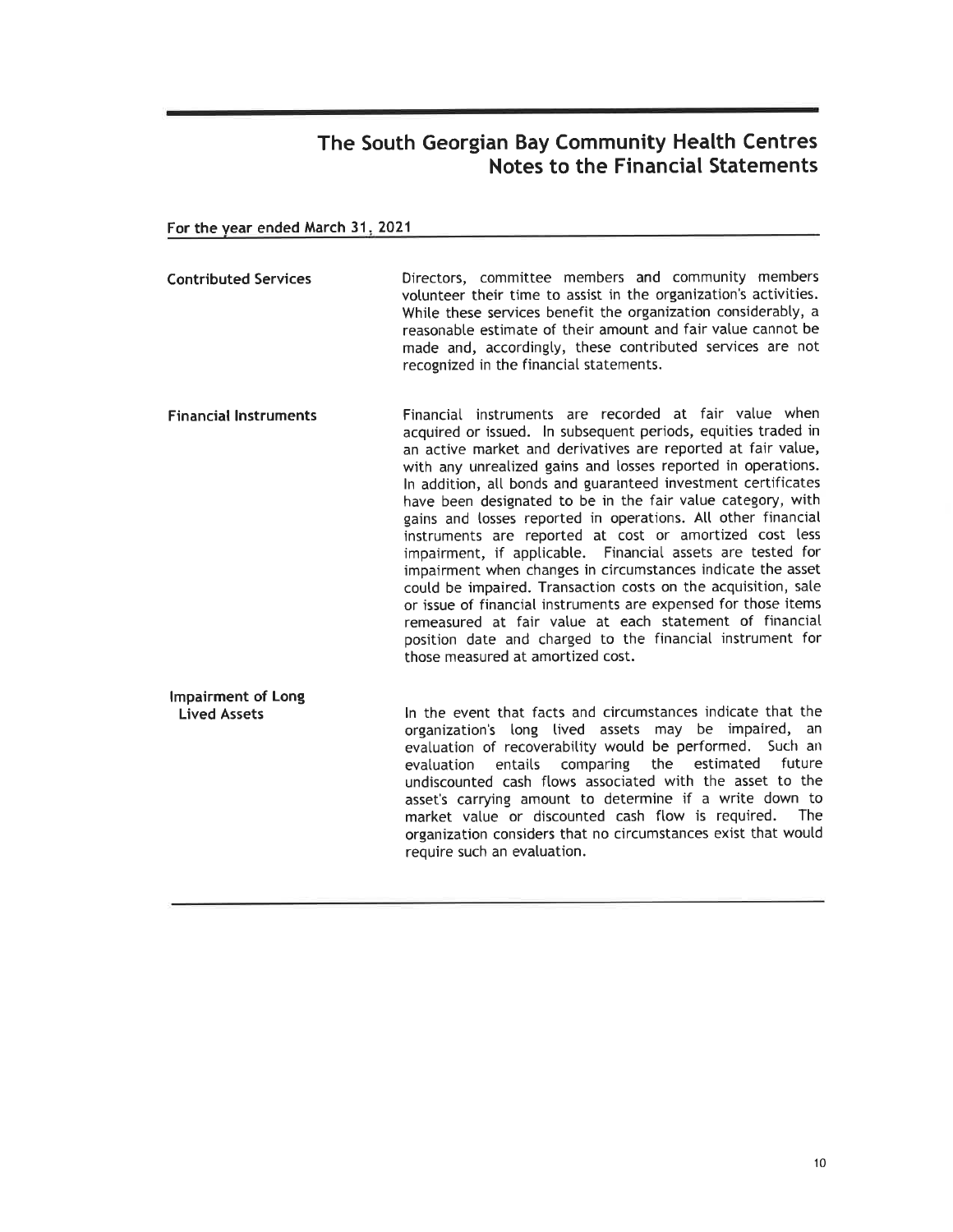#### For the vear ended March 31. 2021

### 2. Cash and Short-term lnvestments

The organization's bank accounts are hetd at a chartered bank. The bank accounts earn interest at a variabte rate. lnctuded in cash and short-term investments are the foltowing investments:

|                                                                                                               | 2021                     | 2020      |
|---------------------------------------------------------------------------------------------------------------|--------------------------|-----------|
| Guaranteed Investment Certificate, Bank of Nova Scotia,<br>1.60% interest, maturity date of October 22, 2020  | $\overline{\phantom{a}}$ | 1,497,796 |
| Guaranteed Investment Certificate, Bank of Nova Scotia,<br>0.43% interest, maturity date of November 13, 2021 | 1,521,831                |           |
| Accrued interest receivable                                                                                   | 2,497                    | 10,636    |
|                                                                                                               | $1,524,328$ \$           | 1,508,432 |

The carrying value plus accrued interest of the above investments approximates market value at March 31, 2021.

#### 3. Capital Assets

|                                                                                                                                          | 2021 |                                                            |    |                                                 | 2020 |                                                            |   |                                                 |
|------------------------------------------------------------------------------------------------------------------------------------------|------|------------------------------------------------------------|----|-------------------------------------------------|------|------------------------------------------------------------|---|-------------------------------------------------|
|                                                                                                                                          |      | Cost                                                       |    | Accumulated<br>Amortization                     |      | Cost                                                       |   | Accumulated<br>Amortization                     |
| Cleaning equipment<br>Computer equipment<br>Leasehold improvements<br>Medical equipment<br>Office equipment<br>Assets under construction | S    | 8,773<br>89,170<br>210,683<br>55,182<br>147,081<br>249,726 | -S | 8,773<br>75,150<br>210,683<br>49,962<br>137,450 | - 5  | 8,773<br>89,170<br>210,683<br>55,182<br>147,081<br>221,844 | S | 8,334<br>65,319<br>210,683<br>46,672<br>132,264 |
|                                                                                                                                          |      | 760,615                                                    | S  | 482,018                                         |      | 732,733                                                    | S | 463,272                                         |
| Net book value                                                                                                                           |      |                                                            |    | 278,597                                         |      |                                                            |   | 269,461                                         |

Assets under construction are expenses retated to the upcoming construction of a new building (note 5). Amortization of these costs will commence upon completion of construction.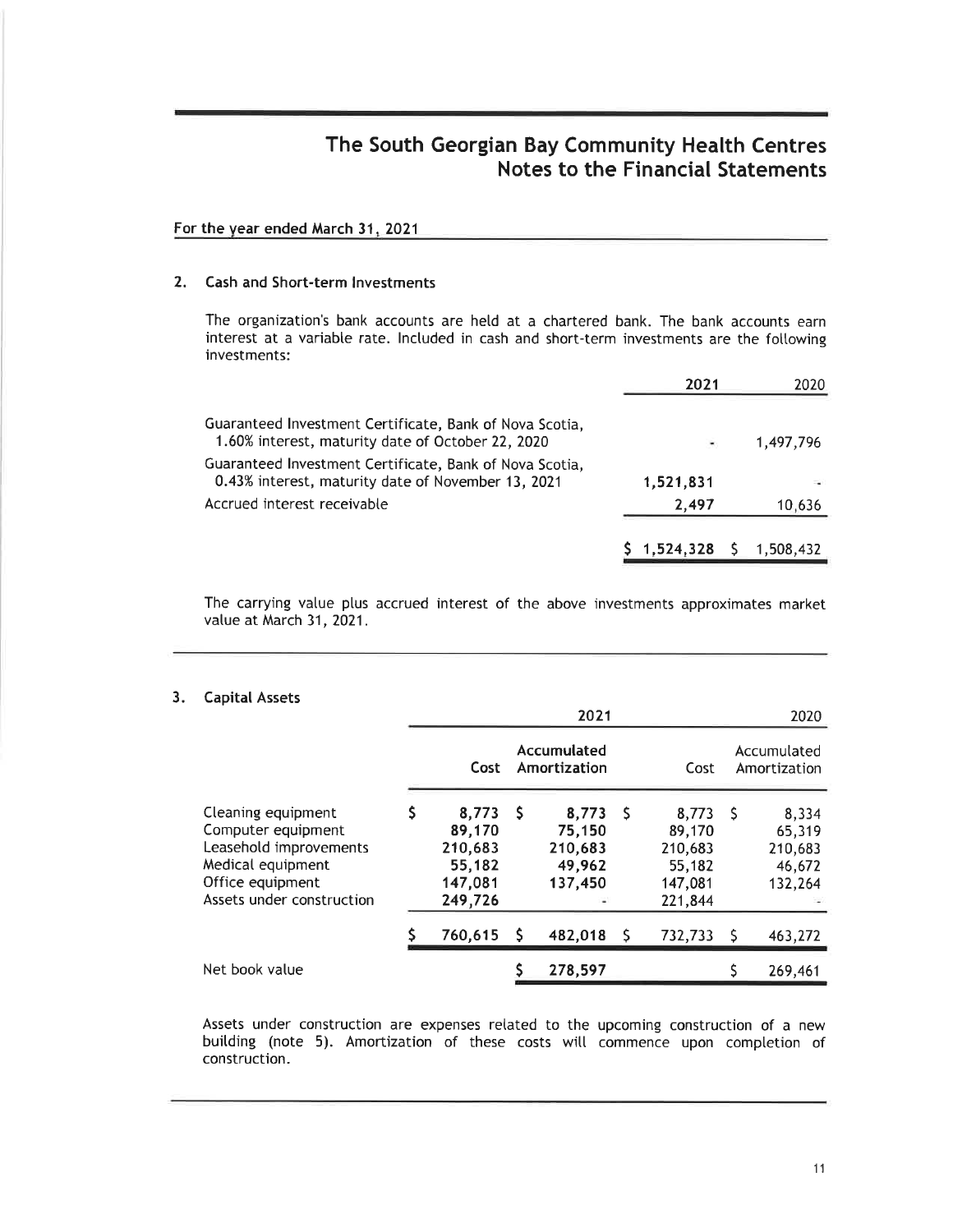#### For the year ended March 31,2021

#### 4. Due to Ministry of Health/LHIN

The organization receives funding from the Ministry of Heatth/LHlN. The amount of funding provided to the organization is subject to final review and approvat by the Ministry. As at the date of these financial statements, funding for the period Aprit 1,2018 to March 31, 2019, April 1, 2019 to March 31, 2020 and April 1, 2020 to March 31, 2021 has not been subject to this review process. Any future adjustments required as a result of this review witt be accounted for in the year the adjustment is determined.

### 5. Capital Project

ln an agreement dated April 29, 2013, the organization received approval from the Ministry of Heatth for capital funding up to 56,107,900 for the purchase of land and construction of <sup>a</sup> buitding. As at March 31, 2021, the organization has received 51,832,370 of this funding and 5260,000 of one-time funding. The organization has incurred 5249,726 (2020 - 5221,844) (see note 3) of expenses relating to this project. ln 2015 and 2016, the organization made deposits totating 5306,000 to secure the purchase of land (see note 8). The total deposit of 5306,000 is recorded in prepaid expenses in the statement of financial position as at March 31, 2021. The Ministry of Health will be working with the organization throughout its capital project, with an expected completion date of 2024.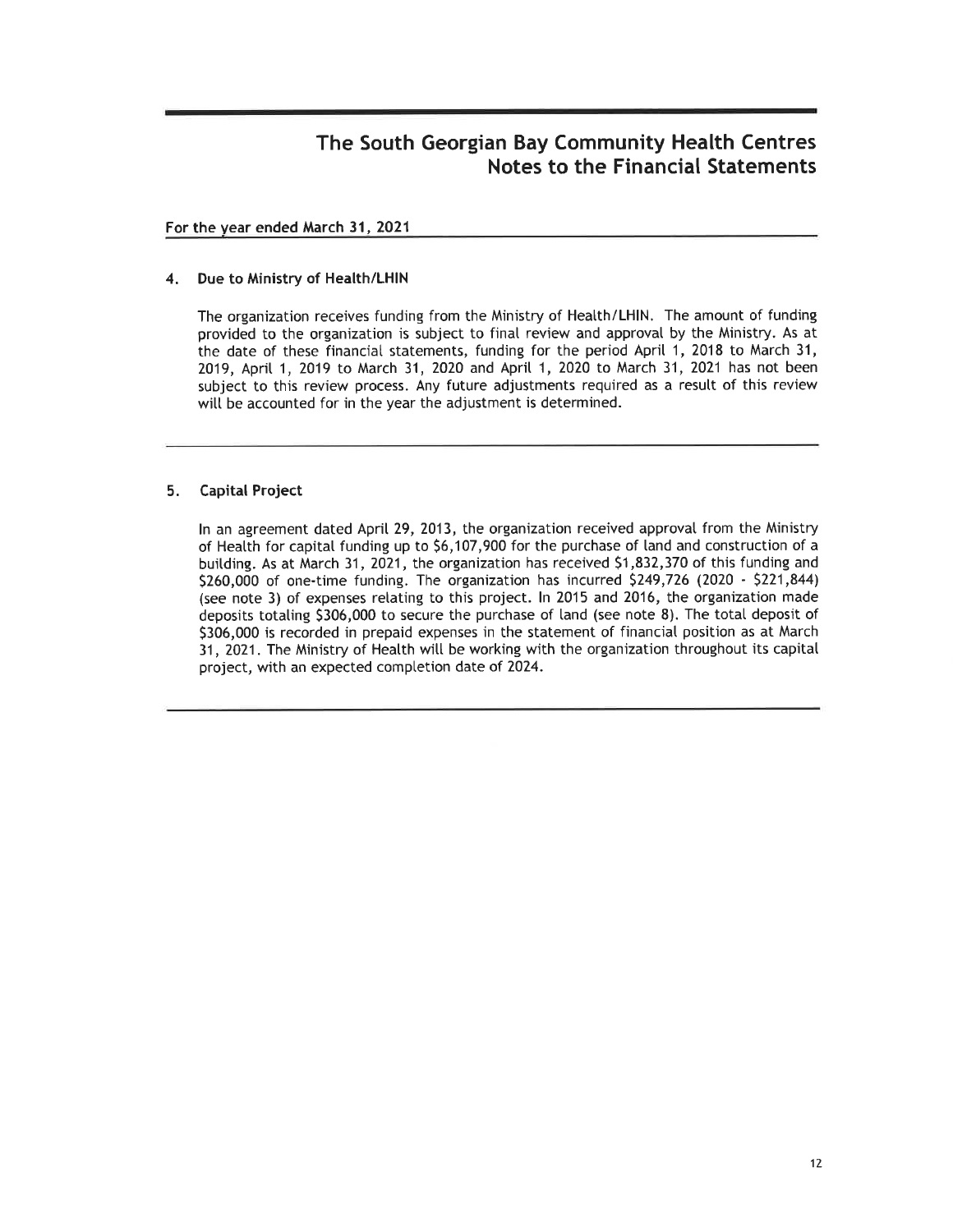#### For the vear ended March 31,2021

#### 6. Deferred Contributions

Deferred contributions primarily represent the unspent externally restricted contributions received from the Ministry of Heatth for the purchase of land and the construction of the buitding (note 5). Amounts transferred to deferred contributions related to capital assets consists of capital purchases for the capital project.

|                                                                                              | 2021        |   | 2020      |  |
|----------------------------------------------------------------------------------------------|-------------|---|-----------|--|
| Contributions related to the capital project<br>Balance, beginning of year                   | \$1,975,387 |   | 1,958,324 |  |
| Interest income on contributions received related<br>to the construction of the new building | 15,895      |   | 19,293    |  |
| Amounts transferred to deferred contributions related<br>to capital assets (note 7)          | (27, 883)   |   | (2, 230)  |  |
|                                                                                              | 1,963,399   |   | 1,975,387 |  |
| Other contributions                                                                          |             |   |           |  |
| Balance, beginning of year                                                                   | 42,887      |   | 13,395    |  |
| Contributions received                                                                       | 114,795     |   | 65,007    |  |
| Amounts recognized as revenue in the year                                                    | (85, 395)   |   | (35, 515) |  |
| Unspent funds returned to the County of Simcoe                                               | (26, 667)   |   |           |  |
|                                                                                              | 45,620      |   | 42,887    |  |
|                                                                                              | 2,009,019   | S | 2,018,274 |  |
|                                                                                              |             |   |           |  |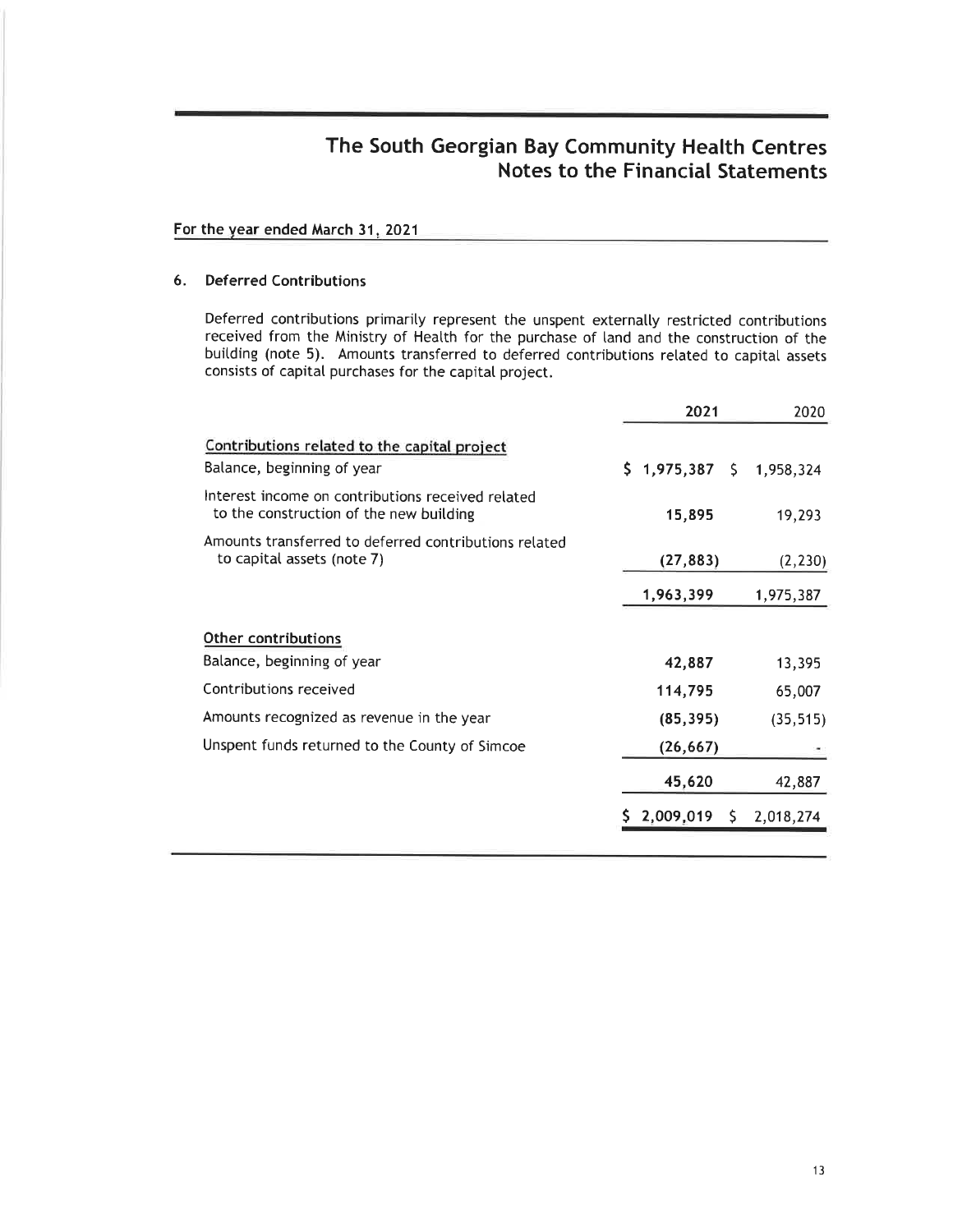### For the year ended March 31, 2021

#### 7. Deferred Contributions Related to Capital Assets

Deferred contributions represent the unamortized amount of grants and restricted donations received to be used in the purchase of certain assets or in the setttement of certain obtigations. The amortization of these contributions is recorded as revenue in the statement of operations.

|                                                                                            | 2021 |                          | 2020      |  |
|--------------------------------------------------------------------------------------------|------|--------------------------|-----------|--|
| Balance, beginning of year                                                                 |      | 269,460                  | 280,012   |  |
| Contributions received for the purchase of capital assets                                  |      | $\overline{\phantom{a}}$ | 7,457     |  |
| Amounts transferred from deferred contributions related<br>to the capital project (note 6) |      | 27,883                   | 2,230     |  |
| Amounts amortized to revenue                                                               |      | (18, 747)                | (20, 239) |  |
| Balance, end of year                                                                       |      | 278,596                  | 269,460   |  |
|                                                                                            |      |                          |           |  |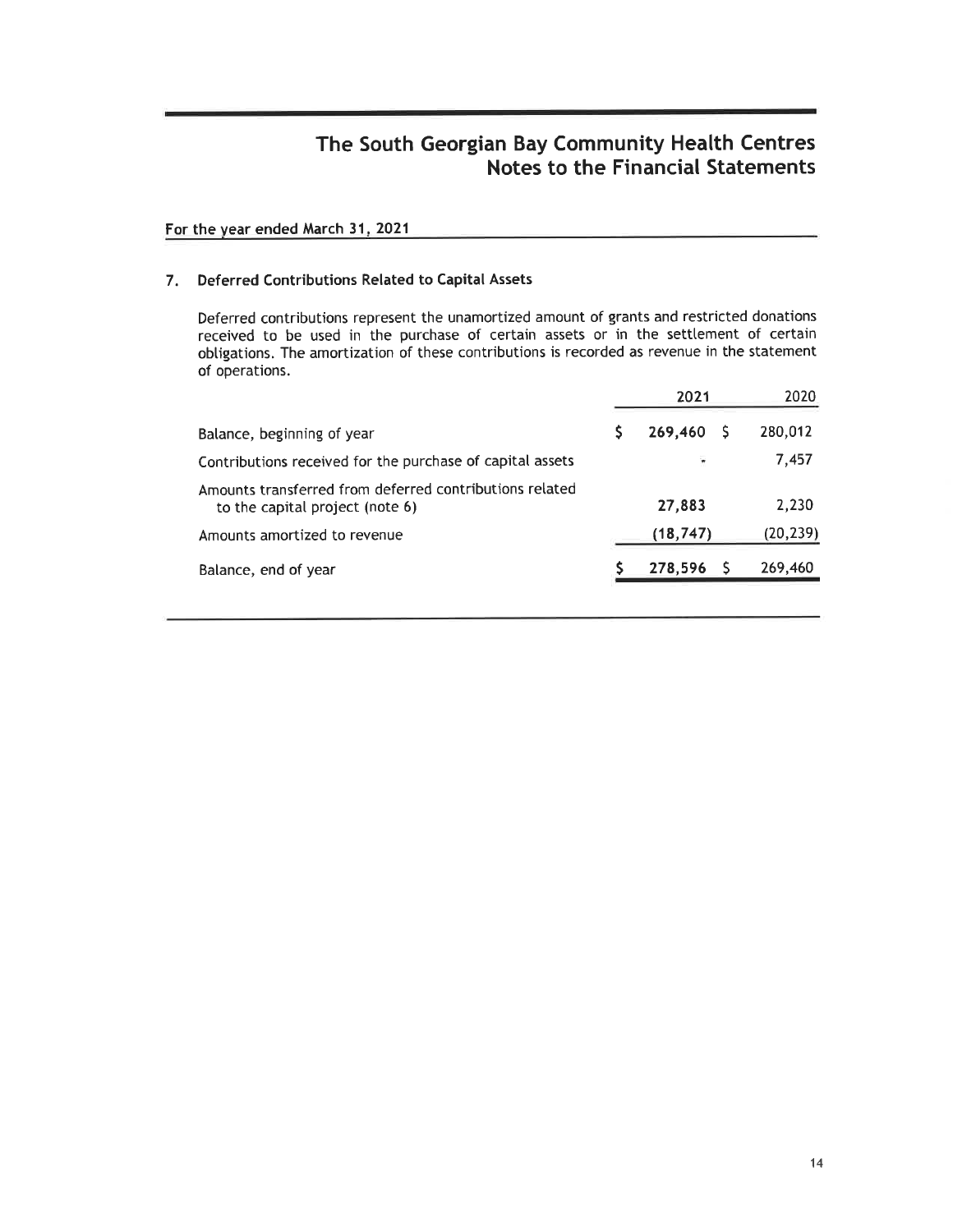#### For the vear ended March 31, 2021

#### 8. Commitments

The organization entered into an agreement to lease premises in Wasaga Beach for \$11,836 ptus HST per month. This lease has an expiry date of August 2021.

The organization entered into a contract for maintenance and support services beginning April 1, 2014 for the new electronic medical record system for \$19,740 plus HST per annum. This agreement will automatically renew on a yearly basis and will remain in force until either party terminates the agreement.

Effective April 1, 2021, the organization entered into an agreement with Collingwood General and Marine Hospital (CGMH) to provide financial accounting and payroll, human resources, and information technology services. This agreement extends to March 31, 2022. Fees for finance and human resource services witt be equal to 2% of annual operating funding (which starts at 55,578 per month), plus an additionat amount of 51,215 in fees per month for lT services.

The organization entered into an agreement to sub contract a therapist from Cathotic Famity Services for the delivery of mental health supports, clinical supervision and the delivery of CBT services as part of the Ontario Structured Psychotherapy Program (OSPP) for \$7,750 per month. This agreement has an expiry of September 30, 2021.

The organization entered into a contract in November 2013 for the services of a construction project manager to manage their upcoming capital project (see note 5) for 55,000 per month including HST for a forty-four month term. These payments commenced November 2013. For the year ended March 31, 2021, \$NIL (2020 - \$NIL) was paid related to this agreement. Commencing May 20, 2016, this contract has been put on hold and will commence again when the organization receives written approval from the Ministry to proceed with the next stage.

The organization entered into a contract in January 2014 for architect services retating to their capital project (see note 5) at a fee equal to 1% of the approved tendered construction cost for phase 2 of the project and 8% of the approved tendered construction cost for the remaining phases of the five phase project. For the year ended March 31, 2021, \$6,602 (2020 - 51,987) was paid retated to this agreement.

The organization entered into a contract in January 2014 for cost consulting services relating to the construction costs of their capital project (see note 5). The remaining balance on the contract as at March 31, 2021 is \$10,600. For the year ended March 31, 2021, 52,975 (2020 - \$NlL) was paid retated to this agreement.

During fiscal 2015, the organization signed an agreement to purchase property in Wasaga Beach for a purchase price of 51,066,032 plus HST related to their capital project (see note 5). This purchase price is comprised of two etements: tand at a vatue of 5575,000 and the organization's share of site improvement costs equal to a maximum amount of \$491,032 plus HST. As at March 31,2021, the organization has paid a deposit on this property of 5306,000. The closing date of this agreement is conditional on the Ministry of Health's approval.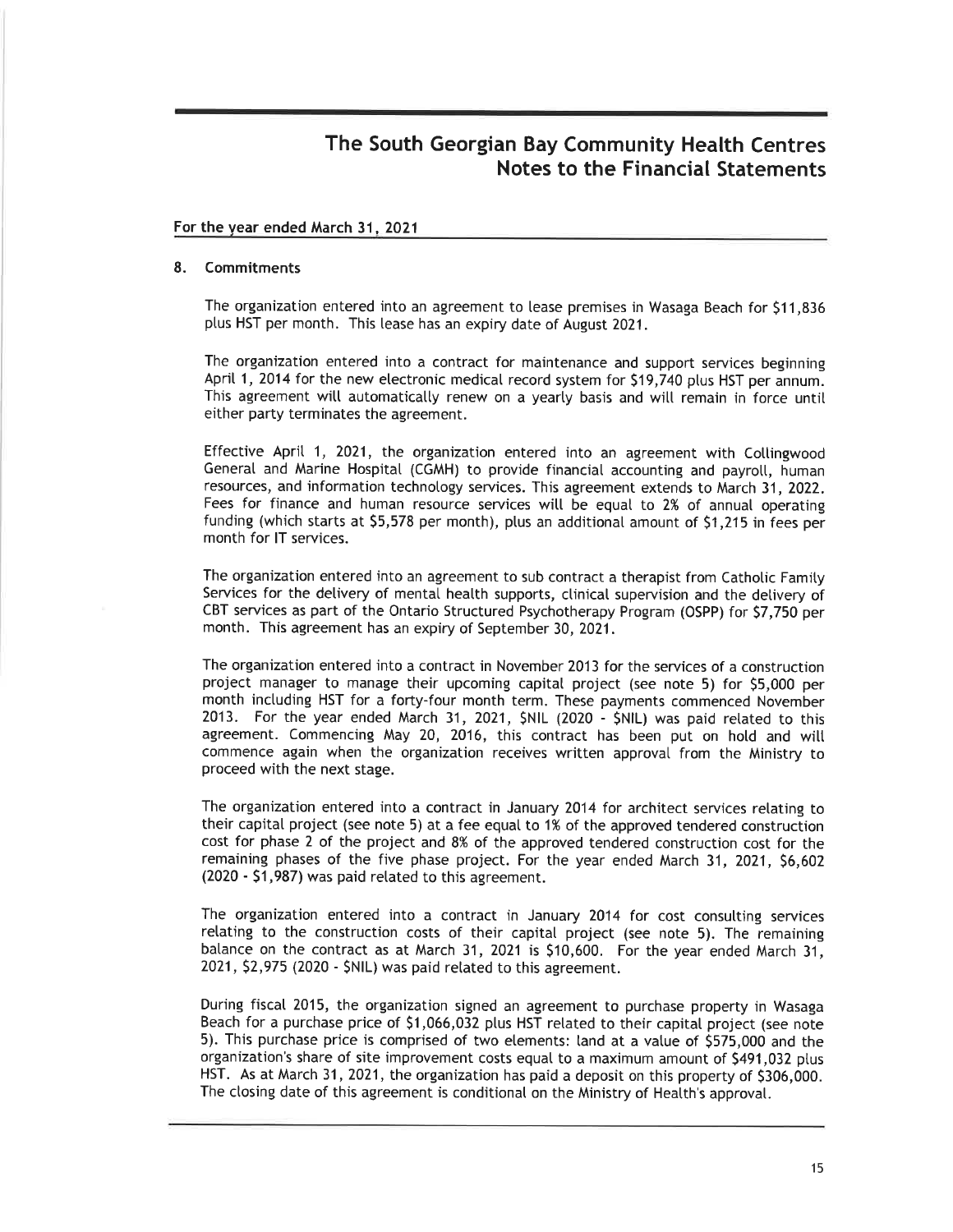### For the vear ended March 31.2021

#### 9. Economic Dependence

The organization received 86.9% (2020 - 90.4%) of its revenue from the Ministry of Heatth/LHlN.

#### 10. Pension Plan

All permanent emptoyees of the organization are members of the Heatthcare of Ontario Pension Plan which is a multi-employer defined benefit pension plan available to all eligible employees of the participating members of the Ontario Hospital Association. Plan members witl receive benefits based on the length of service and on the average of annuatized earnings during the five consecutive years prior to retirement, termination or death, that provide the highest earnings.

Pension assets consist of investment grade securities. Market and credit risk on these securities are managed by the Healthcare of Ontario Pension Plan by placing plan assets in trust and through the Plan investment policy.

Pension expense is based on Plan management's best estimates, in consultation with its actuaries, of the amount, together with the percentage of salary contributed by emptoyees, required to provide a high level of assurance that benefits will be fully represented by fund assets at retirement, as provided by the Plan. The funding objective is for employer contributions to the Ptan to remain a constant percentage of employees'contributions.

The Ptan provides pension services to more than 398,000 active and retired members and approximately 614 employers. The Plan is a multi-employer plan and therefore the organization's contributions are accounted for as if the Ptan were a defined contribution ptan with the organization's contributions being expensed in the period they come due. Each year, an independent actuary determines the funding status of the Ptan by comparing the actuarial value of invested assets to the estimated present value of all pension benefits that members have earned to date. The resutts of the most recent valuation as at December 31, 2020 disclosed a surplus of \$24,131 million (2019 - \$20,555 million). The resutts of this vatuation disctosed total actuariat tiabitities and pension obtigations of 5167,637 miltion (2019 - 5160,271 miltion) in respect of benefits accrued for service with actuarial assets at that date of \$191,768 million (2019 - \$180,826 million). Because the Plan is a multi-employer plan, any pension plan surpluses or deficits are a joint responsibility of Ontario member organizations and their employees. As a resutt, the organization does not recognize any share of the Plan surplus or deficit.

Emptoyer contributions made to the Plan during the year by the organization amount to \$147,718 (2020 - \$136,029) and is included in compensation expense.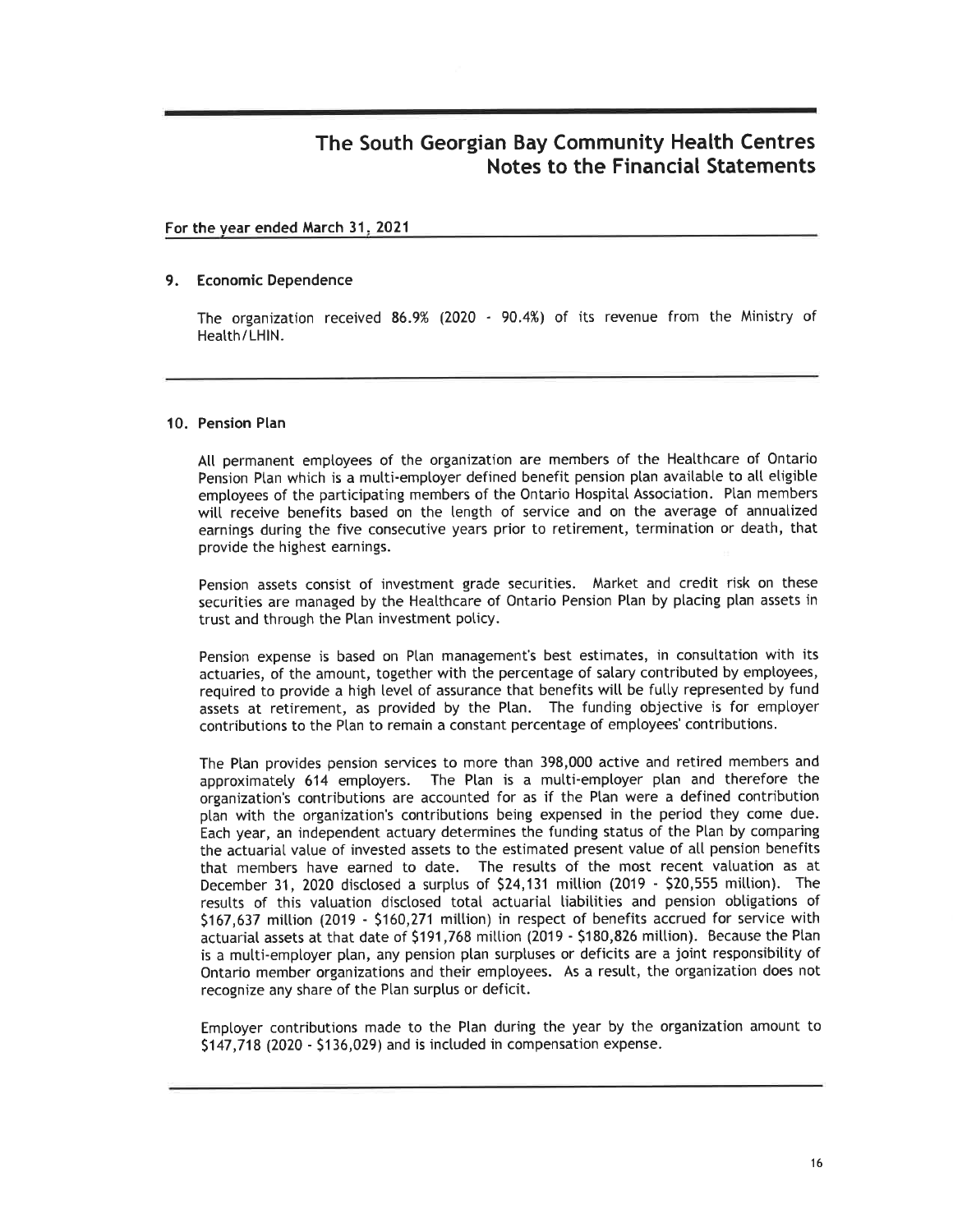#### For the vear ended March 31. 2021

#### <sup>1</sup>1. Financial lnstrument Risk

#### lnterest Rate Risk

lnterest rate risk is the risk that the fair value or future cash flows of a financial instrument will fluctuate because of changes in market interest rates. The organization is not exposed to significant interest rate risk due to the short-term maturity of the organization's monetary assets and current tiabitities.

#### Credit Risk

Credit risk is the risk that one party to a financial instrument witl cause a financial loss for the other party by faiting to discharge an obtigation. The organization is exposed to credit risk arising from its accounts receivable. Credit risk is the risk that the counterparty to the transaction will not pay. The majority of the organization's receivables are from government sources and the organization works to ensure they meet all eligibility criteria in order to quatify to receive the funding. ln addition, the organization is also exposed to credit risk arising from its bank and investment accounts being hetd at financial institutions in excess of the amount insured by agencies of the federal government in the amount of <sup>51</sup>00,000.

#### Liquidity Risk

Liquidity risk is the risk that the organization encounters difficulty in meeting its obligations associated with financiat tiabitities. Liquidity risk inctudes the risk that, as a result of operational tiquidity requirements, the organization witl not have sufficient funds to settte a transaction on the due date; witt be forced to setl financial assets at a vatue, which is less than what they are worth; or may be unable to settle or recover a financial asset. Liquidity risk arises from accounts payabte and accrued liabitities, government remittances payabte and amounts due to Ministry of Heatth/LH|N.

There have been no changes to the organization's financiat instrument exposure from the prior year.